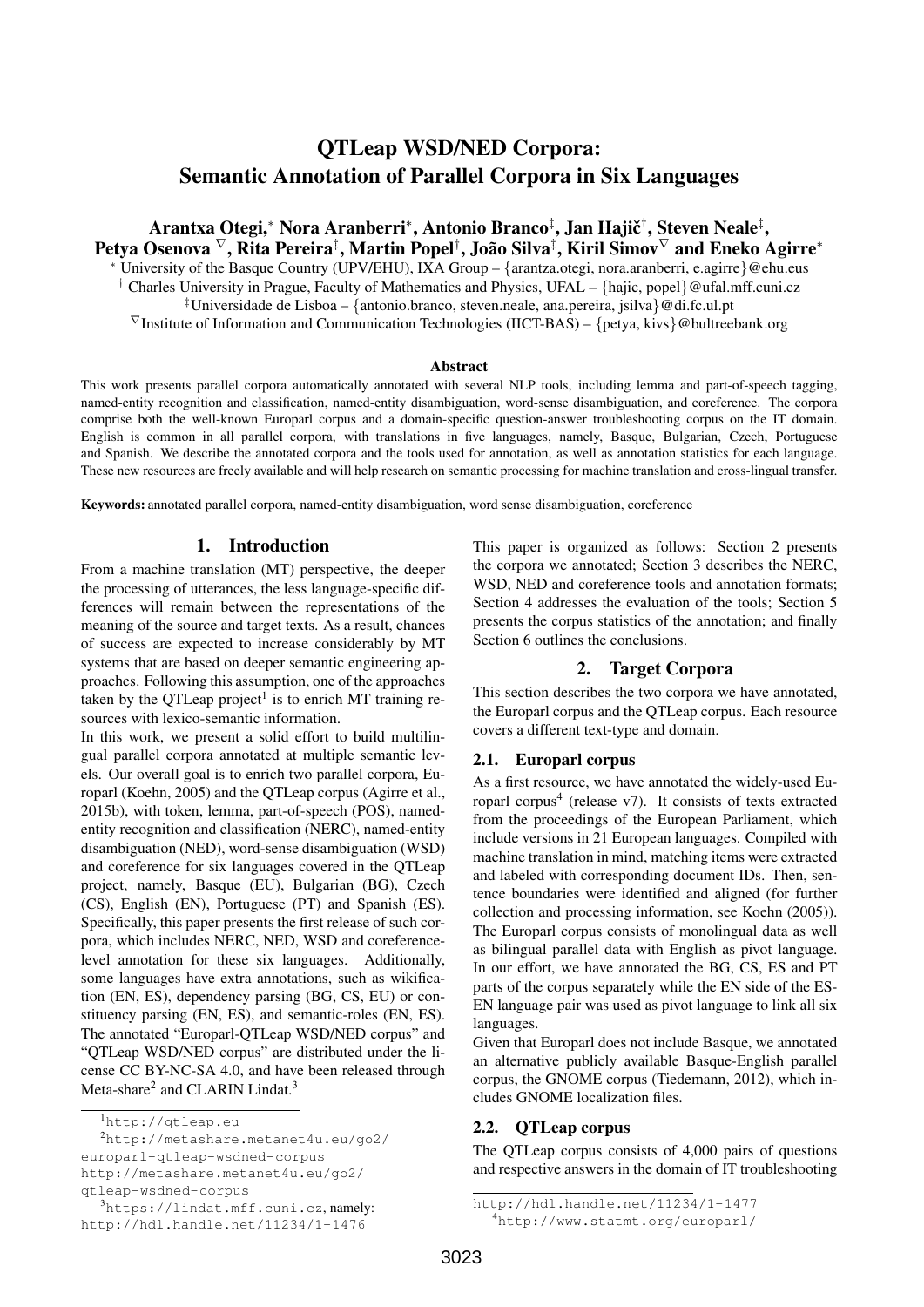for both hardware and software, distributed in four 1,000 pair batches (Gaudio et al., 2016). This material was collected using a real-life, commercial online support service via chat.

The QTLeap corpus is a unique resource in that it is a multilingual data set with parallel utterances in different languages (Basque, Bulgarian, Czech, Dutch, English, German, Portuguese and Spanish). This multilingual resource was obtained by translating the original Portuguese corpus into a pivot language, English, and this into the remaining six languages.

The current annotated corpus covers the first 2,000 sentences of the QTLeap corpus, which have been used to train the MT systems in the project.

# 3. Annotation Tools

In this section, we describe the NERC, NED, WSD and coreference tools used to annotate the corpora. We have chosen the tools based on their performance and their ease of use. We also describe the annotation formats.

# 3.1. Named-entity recognition and classification

Basque, English and Spanish ixa-pipe-nerc is a multilingual NERC tagger, part of IXA pipes (Agerri et al., 2014). Every model has been trained with the averaged Perceptron algorithm as described in Collins (2002) and as implemented in Apache OpenNLP. The datasets used for training the models are the following: Egunkaria dataset for Basque, a combination of Ontonotes 4.0, CoNLL 2003 and MUC 7 for English, and CoNLL 2002 for Spanish.

Bulgarian The Bulgarian NERC is a rule-based module. It uses a gazetteer with names categorized in four types: Person, Location, Organization, Other. The identification of new names is based on two factors – sure positions in the text and classifying contextual information, such as, titles for persons, types of geographical objects or organizations, etc. The disambiguation module uses simple unigram-based statistics.

Czech NameTag<sup>5</sup> is an open-source trainable tool for NERC (Straková et al., 2014). NameTag is distributed as a standalone tool or a library, along with pre-trained linguistic models. In the Czech model, entities are classified into two-level hierarchy of categories consisting of 42 finegrained categories merged into 7 super-classes.

Portuguese LX-NER is a NERC tool that handles the following types of expressions: Numbers (Arabic, Decimal, Non-compliant, Roman, Cardinal, Fraction, Magnitude class, Measures (Currency, Time, Scientific units), Time (Date, Time periods, Time of the day) and Addresses) and name-based expressions (Persons, Organizations, Locations, Events, Works, Miscellaneous). The number-based component is built upon handcrafted regular expressions. It was developed and evaluated against a manually constructed test-suite including over 300 examples. The namebased component is based on Hidden Markov Models technology and was trained over a manually annotated corpus of approximately 208,000 words (Ferreira et al., 2007).

# 3.2. Named-entity disambiguation

Basque ixa-pipe-ned-ukb performs NED based on UKB, a graph-based WSD tool (see Section 3.3.). The Wikipedia graph built from the hyperlinks between Wikipedia articles is used for the processing. This tool was successfully used for English NED (Agirre et al., 2015a).

**Bulgarian** NED annotations follow the same approach as the Bulgarian disambiguation module (see Section 3.3.), but the DBpedia classes are used instead of WordNet. The ontological hierarchy of DBpedia determines the more general categories for DBpedia instances (City, Politician, etc.) as subclasses of Person, Location and Organization. For other kinds of instances it relies on the most general category provided by the classification of the instance according to DBpedia. Then the standard module is adapted to use the new categories. In case the selected categories in the annotation are not sufficient for disambiguating among DBpedia instance URIs, we store all of them in the annotation.

Czech During the preparation phase for NED Named Entities Linking table was created. Each row of that table consists of the lemmatized Czech Wikipedia article's title, Czech Wikipedia URL and English DBpedia URL, based on Czech Wikipedia dump (containing Czech titles and corresponding Wikipedia URLs) and English-Czech DBpedia dump (containing Czech labels and English DBpedia URLs). Additionally, lemmatization and tagging for each title was applied using MorphoDiTa (Straková et al., 2014). For each entity that is detected by NameTag, its form is lemmatized. Then we search the table for the occurrences of this lemmatized form. In case of ambiguity, the algorithm picks up the most "popular" article. The popularity of the article is computed using Wikipedia page-to-page link records, so the article with the highest number of reference links is preferred.

English and Spanish ixa-pipe-ned module performs the NED task based on DBpedia Spotlight (Daiber et al., 2013). Assuming that a DBpedia Spotlight REST server for a given language is locally running, the module performs the disambiguation for each entity detected by NERC module. It offers the "disambiguate" and "candidates" service endpoints. The former takes the spotted text input and it returns the DBpedia resource page for each entity. The later is similar to disambiguate, but returns a ranked list of candidates.

Portuguese The NED module for Portuguese, LX-NED, uses DBpedia Spotlight to find links to resources about entities identified in pre-processed input text. It creates a process to run a Portuguese extraction of DBpedia Spotlight on a local server, then takes an input text pre-processed with lemmas, Part of Speech tags and named entities using the LX-Suite (Branco and Silva, 2006) and converts it to the 'spotted' format understood by Spotlight. This spotted input text is then disambiguated using DBpedia Spotlight, returning among other information links to existing Portuguese DBpedia resource pages for each named entity discovered.

<sup>5</sup>http://ufal.mff.cuni.cz/nametag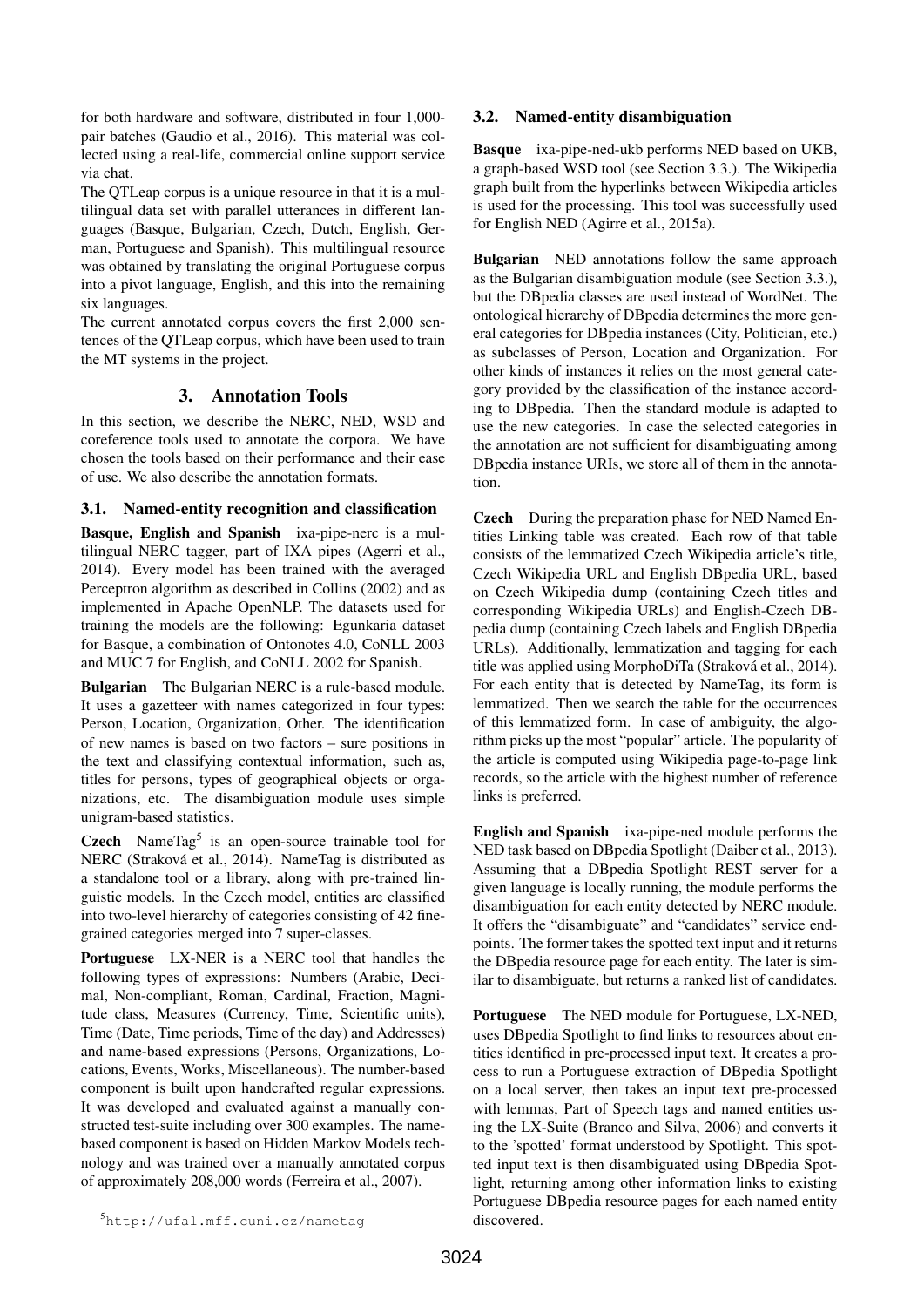# 3.3. Word-sense disambiguation

Basque, English and Spanish ixa-pipe-wsd-ukb is based on UKB, a collection of programs for performing graphbased WSD (Agirre and Soroa, 2009). It applies the socalled Personalized PageRank on a Lexical Knowledge Base (LKB) to rank the vertices of the LKB and thus perform disambiguation. WordNet 3.0 is the LKB used for this processing.

Bulgarian The basic version of Bulgarian WSD is implemented on the assumption of one sense per discourse and bigram statistics.

Czech Two different approaches were used for Czech WSD. The first approach based on the work of Dušek et al. (2015) focuses on verbal WSD. The second approach followed for the annotation is a straightforward way of achieving compatibility with English WordNet IDs. Since the Czech corpus contains the same sentences as the English corpus, the English WordNet ID annotation from this corpus is projected onto Czech words using GIZA++ word alignment.

Portuguese The Portuguese WSD tool, LX-WSD, is also based on UKB. The LKB from which UKB returns word senses within the pipeline has been generated from an extraction of the Portuguese MultiWordNet<sup>6</sup>.

# 3.4. Coreference

Basque ixa-pipe-coref-eu is an adaptation of the Stanford Deterministic Coreference Resolution (Lee et al., 2013), which gives state-of-the art performance for English. The original system applies a succession of ten independent deterministic coreference models or sieves. During the adaptation process, firstly, a baseline system has been created which receives as input texts processed by Basque analysis tools and uses specifically adapted static lists to identify language dependent features like gender, animacy or number. Afterwards, improvements over the baseline system have been applied, adapting and replacing some of the original sieves (Soraluze et al., 2015), taking into account that morphosyntactic features are crucial in the design of the sieves for agglutinative languages like Basque.

Bulgarian A basic version of a coreference resolution module uses paths in the dependency tree of each sentence. By using path patterns, anaphora resolution is mainly performed. When dealing with the rest of the word forms, the open class words that belong to the same synsets in Word-Net are considered and grouped them together.

Czech There are multiple modules for Czech coreference, each of them aiming at a specific type of coreference: coreference of reflexive pronouns, relative pronouns, zeros, personal and possessive pronouns in 3rd person and coreference of noun phrases (Bojar et al., 2012; Novák and Žabokrtský, 2011). Coreference relations are annotated between the nodes of dependency trees that serve as a deep syntax representation of sentences. This enables the system to take advantage of rich linguistic annotations available in the trees as well as to resolve coreference even for subject pronouns dropped from the surface representation (zeros), which is a common practice in Czech.

English and Spanish ixa-pipe-coref is loosely based on the Stanford Multi Sieve Pass system (Lee et al., 2013). The system consists of a number of rule-based sieves. Each sieve pass is applied in a deterministic manner, reusing the information generated by the previous sieve and the mention processing. The order in which the sieves are applied favors a highest precision approach and aims at improving the recall with the subsequent application of each of the sieve passes. This is illustrated by the evaluation results of the CoNLL 2011 Coreference Evaluation task (Lee et al., 2013; Lee et al., 2011), in which the Stanford system obtained the best results. The results show a pattern which has also been shown in other results reported with other evaluation sets (Raghunathan et al., 2010), namely, the fact that a large part of the performance of the multi-pass sieve system is based on a set of significant sieves. Thus, this module so far focuses on a subset of sieves only, namely, Speaker Match, Exact Match, Precise Constructs, Strict Head Match and Pronoun Match (Lee et al., 2013).

Portuguese For the Portuguese coreference tool, a decision tree classifier was experimented with. Given a pair of expressions, the classifier returns a true or false value that indicates whether those expressions are coreferent. The classifier was trained over the Summit Corpus (Collovini et al., 2007) using the J48 algorithm in the Weka machinelearning toolkit. The most relevant features, according to the work of de Souza et al. (2008), were extracted from Summ-It and used to train the J48 algorithm with default parameters. The resulting decision tree produced by J48 turned up to very simple and boils down to comparing the cores and the morphological information (gender and number) of the two expressions. As such, we found it easier to directly implement equivalent tests in-code instead of having to feed the extracted features to the Weka J48 classifier proper.

# 3.5. Annotation formats

Basque, Bulgarian, Czech, English and Spanish These corpora are annotated in the NAF format. The NAF format (Fokkens et al., 2014) is a linguistic annotation format designed for complex NLP pipelines that combines strengths of the Linguistic Annotation Framework (LAF) and the NLP Interchange Formats described by Ide and Romary (2003). Because of its layered extensible format, it can easily be incorporated in a variety of NLP modules that may require different linguistic information as their input.

Portuguese The corpus for Portuguese is divided into 4 text files - the raw corpus, and one file for the output of each of the three tools used to process it (WSD, NED and coreference). For each of the three tools output is provided in a standoff annotation format, consisting of one token per line (ID of each token in a markable pair in the case of the coreference tool), the appropriate output element of the respective tools (word sense, named entity URI or true or false in the case of coreference), and additional metadata such as token IDs, sentence IDs and part-of-speech (POS) tags in the case of the WSD and NED tools.

<sup>6</sup>http://multiwordnet.fbk.eu/english/home. php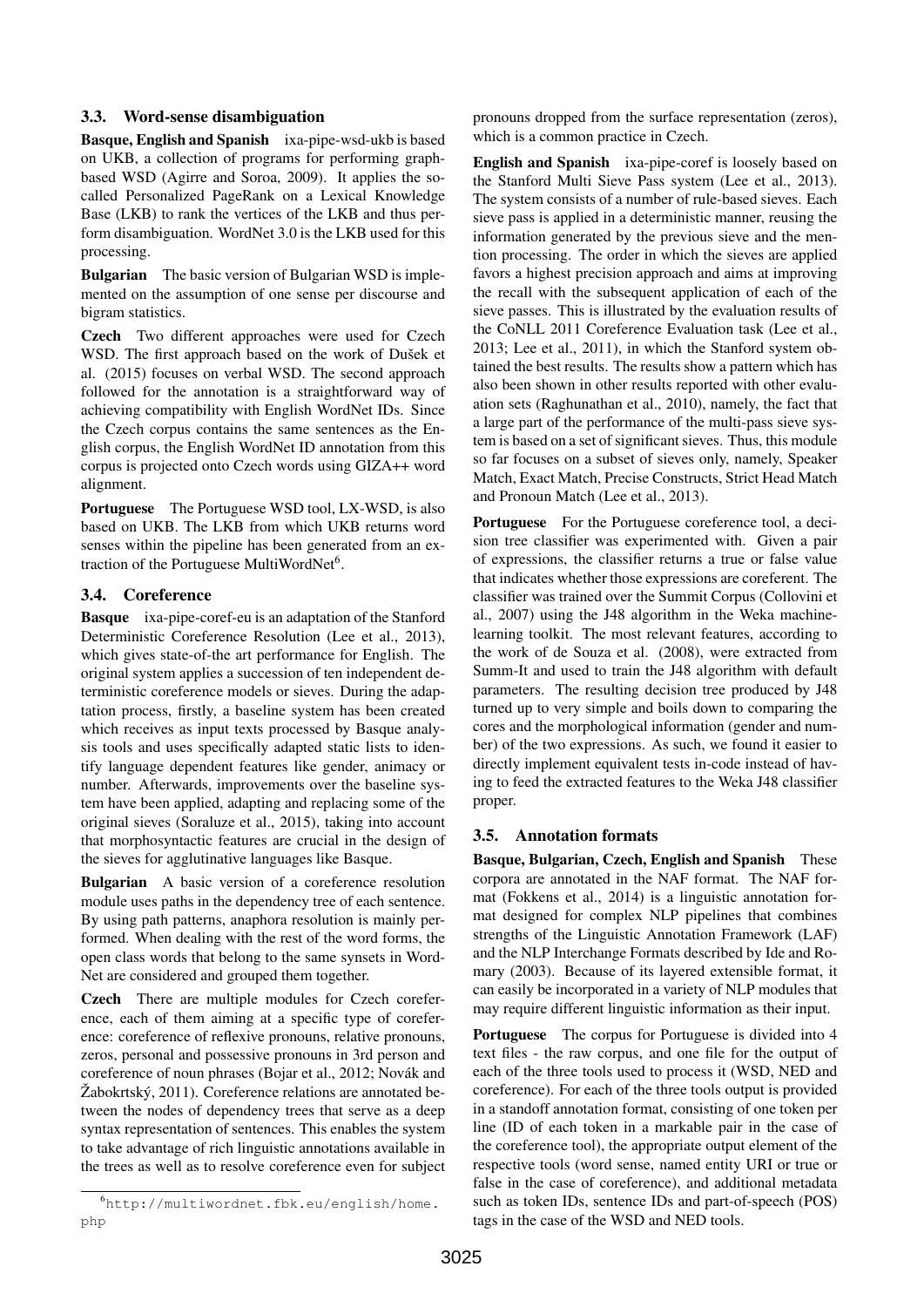| Language   | <b>NERC</b> | <b>NED</b> | WSD   | Coreference |
|------------|-------------|------------|-------|-------------|
| Basque     | 76.72       | 87.90      | 56.40 | 53.67       |
| Bulgarian  | 79.13       | 46.88      | 65.85 | 31.11       |
| Czech      | 80.30       |            | 80.47 | see 4.1.4.  |
| English    | 86.21       | 77.76      | 80.10 | 56.40       |
| Portuguese | 85.73       | 67.07      | 65.00 |             |
| Spanish    | 80.16       | 65.11      | 79.30 | 51.38       |

Table 1: F-scores for annotation tools. Note that evaluation sets vary across languages.

# 4. Evaluation

### 4.1. Evaluation on standard datasets

We provide the performance measurements of the tools used to annotated the QTLeap WSD/NED corpora, providing information on the evaluation datasets and scores for each tool. The summary performance as measured on standard datasets for all languages is presented in Table 1.

#### 4.1.1. NERC

Basque A subset of the EPEC corpus including 60,000 tokens was manually annotated with 4,748 named entities.<sup>7</sup> When evaluated over a subset of ca. 15,000 tokens, ixapipe-nerc's F-score measure is 76.72% on 3 class evaluation and 75.40% on 4 classes.

Bulgarian The Bulgarian NERC tool was evaluated on a dataset of the BulTreeBank of 12,223 tokens.<sup>8</sup> The gold standard annotation contains 810 named entities. The Fscore of the tool is 79.13%.

Czech NameTag is the state-of-the-art NERC tool for Czech. Its F-score on the test portion of Czech Named Entity Corpus  $2.0^9$  is 80.30% for the coarse-grained 7-classes classification and 77.22% for the fine-grained 42-classes classification (Straková et al., 2014).

English The ixa-pipe-nerc module based on CoNLL  $2002^{10}$  and  $2003$ , <sup>11</sup> trained on local features only obtains F-score of 84.53%, and the models with external knowledge 87.11%. The OntoNotes CoNLL with 4 NE types and local features model obtains a F-score of 86.21%.

Portuguese The rule-based component of the NERC was evaluated against a manually constructed test-suite including over 300 examples. It scored 85.55% F-score. When trained over a manually annotated corpus of approximately 208,000 words and evaluated against an unseen portion with approximately 52,000 words, the data-based module scored a 85.73% F-score (Ferreira et al., 2007).

Spanish The ixa-pipe-nerc module for Spanish currently obtains the best results when training Maximum Entropy models on the CoNLL 2002 dataset. Our best model obtains a 80.16% F-score. The best result so far on this dataset is a 81.39% F-score (Carreras et al., 2002) when using external knowledge, and a 79.28% F-score without it.

### 4.1.2. NED

Basque The ixa-pipe-ned-ukb module for Basque was evaluated on the publicly available EDIEC (Basque Disambiguated Named Entities Corpus) dataset.<sup>12</sup> This dataset is a corpus of 1,032 text documents with manually disambiguated NEs (Fernandez et al., 2011). We obtained a performance of 87.90% in F-score (Pérez de Viñaspre, 2015).

Bulgarian The NED gold standard from the BulTreeBank-DB includes 667 instances annotated with DBpedia.<sup>13</sup> The F-score of the tool is 46.88%. The low results are due to the small coverage of the Bulgarian DBpedia.

Czech There is no publicly available Czech test set for NED, so we only performed a qualitative evaluation of the tool (see Section 4.2.2.).

English The ixa-pipe-ned module was evaluated on the TAC KBP 2011 dataset<sup>14</sup> and the AIDA corpus,<sup>15</sup> discarding NIL instances. The best results were a 68.93% F-score for TAC and a 77.76% F-score for AIDA.

Portuguese LX-NED was evaluated using the NEannotated version of the CINTIL International Corpus of Portuguese (Barreto et al., 2006). Out of the 26,371 NEs in the CINTIL corpus, 16,120 were manually disambiguated using DBpedia. 12,160 of these were also automatically disambiguated by LX-NED. We thus define recall as the number of entities with the same DBpedia entry assigned by both the NED tool and the human annotator, divided by the number of entities manually disambiguated (16,120). The F-score for LX-NED is 67.07%.

Spanish The Spanish ixa-pipe-ned module was evaluated on the TAC 2012 Spanish dataset.<sup>16</sup> The system identifies entities on a Spanish document and links them to an English Knowledge Base using the interlingual links from Wikipedia.<sup>17</sup> We obtained a performance of 65.11% in Fscore.

#### 4.1.3. WSD

Basque The ixa-pipe-wsd-ukb module for Basque was evaluated on the publicly available EPEC-EuSemcor dataset.<sup>18</sup> This dataset is a Basque SemCor corpus, that is, a

<sup>14</sup>Text Analysis Conference (TAC) for the Knowledge Base Population (KBP) track: https://www.ldc.upenn. edu/collaborations/current-projects/tac-kbp Datasets available on https://catalog.ldc.upenn. edu/

<sup>16</sup>Text Analysis Conference (TAC) for the Knowledge Base Population (KBP) track: https://www.ldc.upenn. edu/collaborations/current-projects/tac-kbp Datasets available at https://catalog.ldc.upenn. edu/

Interlanguage\_links

 $^{7}$ http://ixa2.si.ehu.es/eiec/eiec\_v1.0.tgz <sup>8</sup>http://www.bultreebank.org/dpbtb/

<sup>9</sup>http://ufal.mff.cuni.cz/cnec

<sup>10</sup>http://www.clips.ua.ac.be/conll2002/ner/

<sup>11</sup>http://www.clips.ua.ac.be/conll2003/ner/

<sup>12</sup>http://ixa2.si.ehu.es/ediec/ediec\_v1.0. tgz

<sup>13</sup>http://www.bultreebank.org/QTLeap/

<sup>15</sup>https://www.mpi-inf.mpg.de/departments/ databases-and-information-systems/research/ yago-naga/aida/downloads/

<sup>17</sup>http://www.mediawiki.org/wiki/

<sup>18</sup>http://ixa2.si.ehu.es/mcr/EuSemcor.v1.0/ EuSemcor\_v1.0.tgz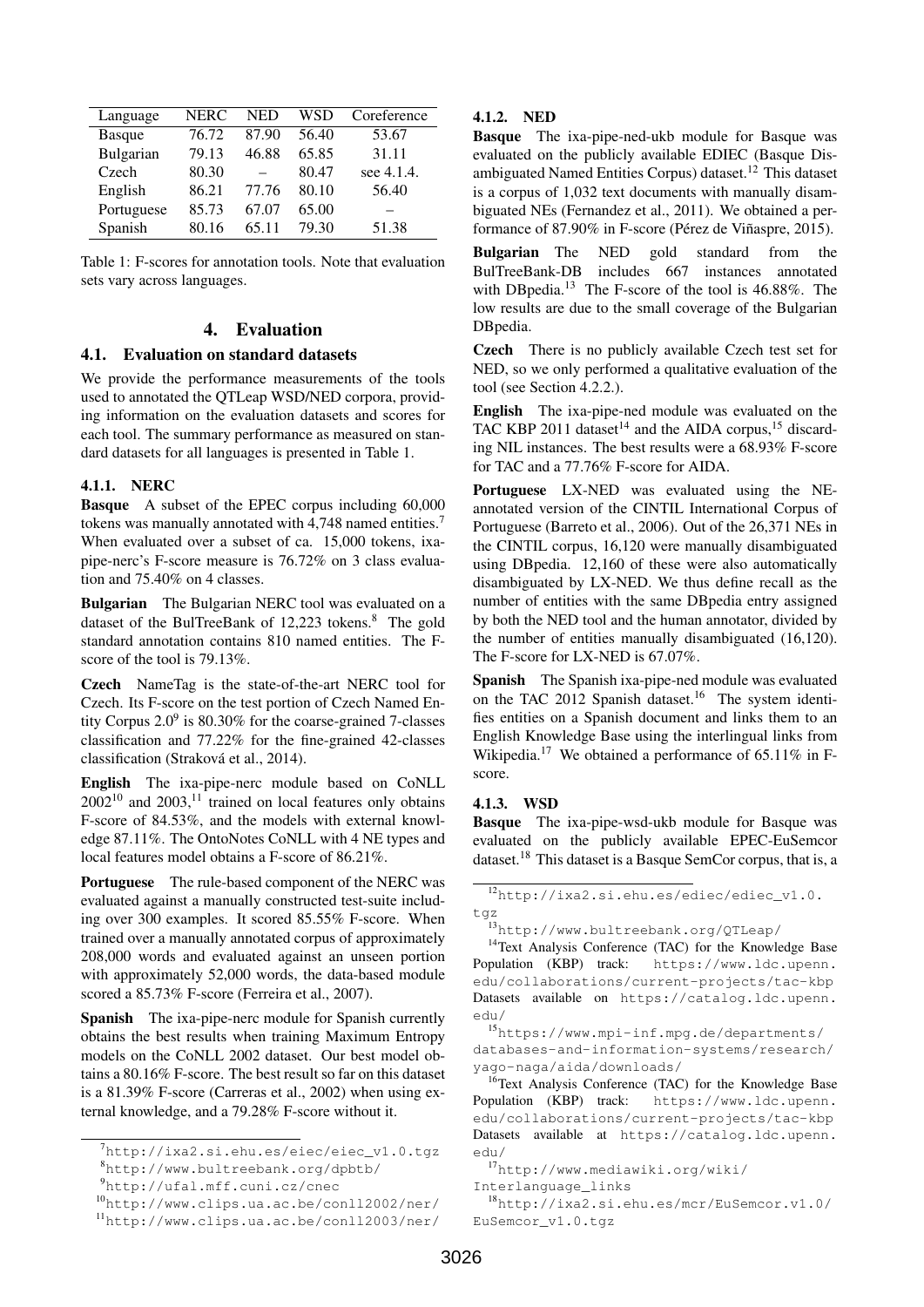Basque sense-tagged corpus, annotated with Basque Word-Net v1.6 senses (Pociello et al., 2011). More specifically, it contains 42,615 occurrences of nouns manually annotated, corresponding to the 407 most frequent Basque nouns. We obtained a 56.4% F-score.

Bulgarian The BulTreeBank-DB WSD gold standard includes 3,118 sense annotations. The tool obtained a 65.85% F-score. The result is relatively good, considering the limited size of the Bulgarian WordNet, used in the annotation.

Czech The verbal WSD approach (Dušek et al., 2015) was evaluated on the Prague Czech-English Dependency Treebank 2.0 (Hajič et al., 2012) and showed a  $80.47\%$  Fscore. For the second approach (Czech text annotated with English WordNet 3.0 IDs), there is no publicly available test set.

English The ixa-pipe-wsd-ukb module for English was evaluated on the general domain coarse-grained all-words datasets (S07CG) (Navigli et al., 2007). This dataset uses coarse-grained senses which group WordNet 2.1 senses. The WSD system was run using WordNet 2.1 relations and senses and the mapping from WordNet 2.1 senses. In order to return coarse grained-senses, the algorithm was run on fine-grained senses, and the scores were aggregated for all senses that mapped to the same coarse-grained sense. Finally, the coarse-grained sense with the highest score was chosen. The overall result obtained was a 80.1% F-score.

Portuguese LX-WSD was evaluated using the senseannotated version of the CINTIL International Corpus of Portuguese (Barreto et al., 2006), manually annotated with ILIs from the Portuguese MultiWordNet<sup>19</sup> (approximately 19,700 verified synsets). We thus define recall as the number of words with the same sense assigned by UKB and the human annotator, divided by the number of words manually disambiguated (45,502). LX-WSD scored a 65.00% F-score.

Spanish The ixa-pipe-wsd-ukb module for Spanish was evaluated on SemEval-2007 Task 09 dataset (Marquez et ` al., 2007). The dataset contains examples of the 150 most frequent nouns in the CESS-ECE corpus, manually annotated with Spanish WordNet synsets. We ran the experiment over the test part of the dataset (792 instances) and obtained a 79.3% F-score.

### 4.1.4. Coreference

Basque The ixa-pipe-coref-eu module has been evaluated on the publicly available EPEC-KORREF dataset.<sup>20</sup> This dataset is a corpus of Basque text documents with manually annotated mentions and coreference chains, which consists of 46,383 words that correspond to 12,792 mentions. Our best system scored  $53.67\%$  CoNLL F-score<sup>21</sup>, 5 points above baseline (48.67% F-score) (Soraluze et al., 2015).

Bulgarian A part of BulTreeBank-DB dataset was annotated again by hand for coreference chains (1468 words, 37 coreference chains, including 154 phrases). The system returns 49 coreference chains, including 182 phrases. We have calculated the precision and recall as proposed in (Vilain et al., 1995). The measured F-score was 31.11%.

Czech Coreference resolvers for Czech were evaluated separately for three different classes of anaphors: relative pronouns, a joint group of subject zeros, personal, and possessive pronouns (all in 3rd person), and noun phrases. For each anaphor class, F-scores of finding any of its antecedents were measured on the evaluation set of Prague Dependency Treebank 3.0 (Bejček et al., 2013). The relative pronoun resolver, using rule-based approach, obtained a 67.04% F-score. The other two classes obtained a 50.28% F-score and a 44.40% F-score respectively, using a machine learning approach. The F-score is calculated from the counts of how often any of the anaphor's antecedent is found, collected over each of the anaphors individually. This evaluation approach is similar to the one presented by Tuggener (2014).

English The ixa-pipe-coref module was evaluated on the development auto section of the CoNLL 2011 shared evaluation task, $^{22}$  which uses the English language portion of the OntoNotes 4.0 corpus. It scored a 56.4% CoNLL F-score, around 3 points below Stanford's system.

Portuguese The Portuguese coreference tool was trained using the Summ-it Corpus (v3.0) (Collovini et al., 2007). For 316,000 sentences of the Portuguese side of Europarl (∼10 million tokens), the Portuguese Coreference tool was able to find 727,142 markable pairs, from which 22,984 (3.16%) are coreferent. One possible cause for the tool's low recall of markable pairs could be inconsistencies between the dependency-parsed and constituency-parsed inputs over which the tool runs.

Spanish The ixa-pipe-coref module for Spanish was evaluated on the publicly available datasets distributed by the SemEval 2010 task on Multilingual Coreference resolution, in which the AnCora-ES (the Spanish part) corpus is used, yielding a CoNLL F1 score of 63.4.

### 4.2. Qualitative evaluation on the QTLeap in-domain corpus

In this section, we include a qualitative evaluation of the tools when applied to the IT-domain QTLeap corpus. We give results per tool type, as conclusions for all languages were very similar.

### 4.2.1. NERC

The NERC tools remained at high accuracy level, although we identified a drop in performance due to change of domain. First, we observed a drop in recall. IT-domain texts include a considerable amount of brand and product names and the tools are not trained to identify them. As an example, out of the 85 occurrences of *Skype*, the Czech tool recognizes 15. Secondly, precision decreased by frequent

<sup>19</sup>http://multiwordnet.fbk.eu/english/home. php

 $^{20}$ http://ixa2.si.ehu.es/epec-koref/ epec-koref\_v1.0.tgz

 $21$ The CoNLL F-score is the average of the MUC, CEAF and B-CUBED F-scores (Pradhan et al., 2011)

<sup>22</sup>http://conll.cemantix.org/2011/ introduction.html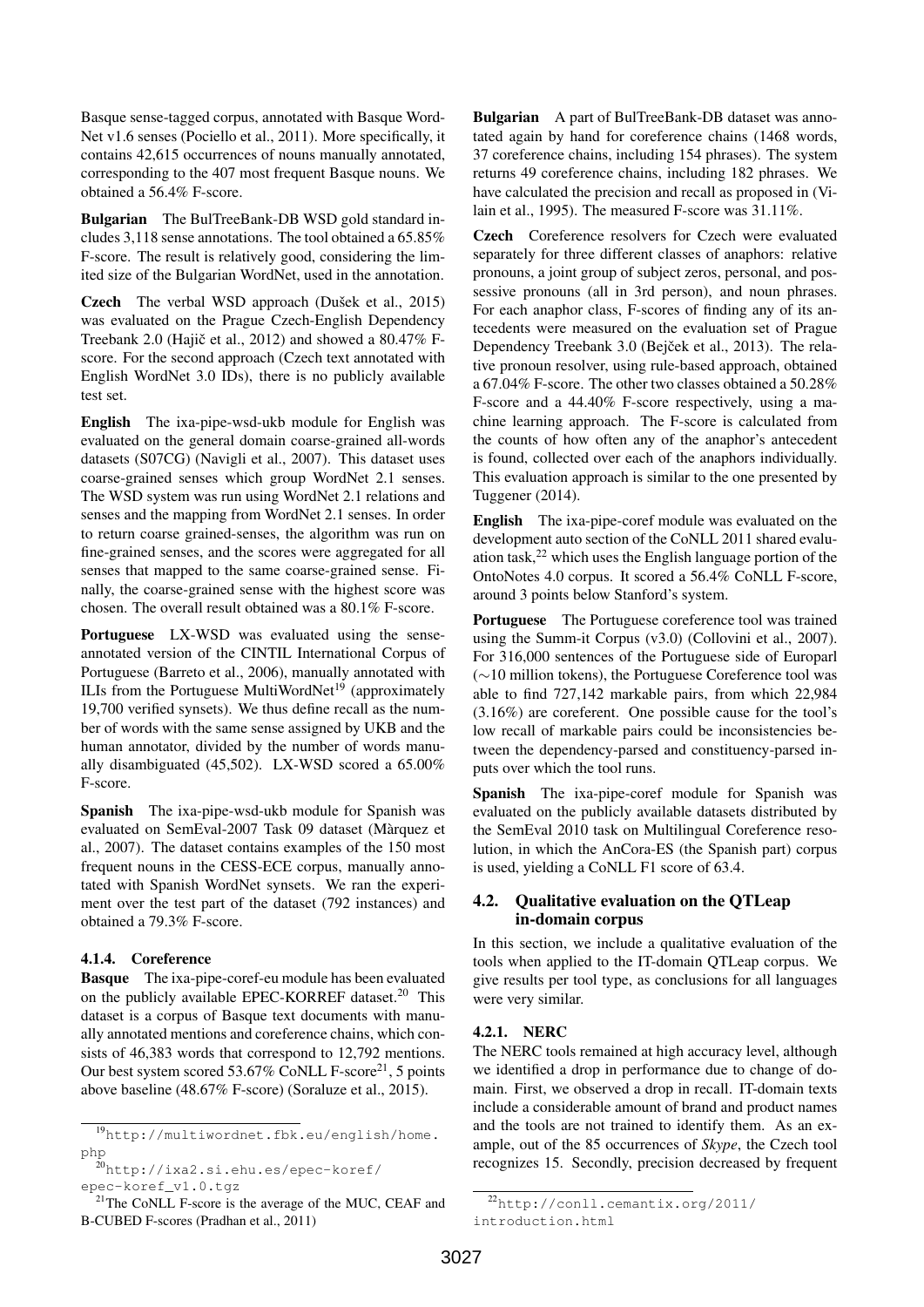| Corpus             | Basque |        | Bulgarian |       | Czech  |       | English |        | Portuguese |        | Spanish |        |
|--------------------|--------|--------|-----------|-------|--------|-------|---------|--------|------------|--------|---------|--------|
| tokens             | 53.239 |        | 67.591    |       | 71.061 |       | 68.913  |        | 72.018     |        | 71.989  |        |
| in WordNet         | 24.691 | 46.38% | 12.627    | 18.7% | .060   | 15.5% | 25,807  | 37.45% | 6.116      | 20.40% | 22,704  | 31.54% |
| entities           | 869    |        | 180       |       | 715    |       | 2.999   |        | 3.799      |        | 4.313   |        |
| in DB pedia        | 252    | 29.00% | 180       | 100%  | 572    | 33.3% | .950    | 65.02% | .868       | 49.17% | 3.175   | 73.61% |
| coreference chains | 5.542  |        | 306       |       | .027   |       | . 199   |        | 183        |        | 705     |        |

Table 2: Statistics on the QTLeap WSD/NED corpus for six languages.

| Corpus             | Basque |           | Bulgarian |        | Czech |        | English |        | Portuguese |        | Spanish |        |
|--------------------|--------|-----------|-----------|--------|-------|--------|---------|--------|------------|--------|---------|--------|
| tokens             | 5.16M  |           | 4.84M     |        | 9.09M |        | 52.24M  |        | 5.04M      |        | 57.00M  |        |
| in WordNet         | 2.21M  | $42.94\%$ | .28M      | 26.50% | 4.47M | 49.20% | 22.70M  | 43.46% | 0.66M      | 32.13% | 20.20M  | 35.43% |
| entities           | 0.07M  |           | 0.06M     |        | 0.30M |        | 1.91M   |        | 0.17M      |        | 2.18M   |        |
| in DB pedia        | 0.03M  | 40.26%    | 0.15M     | 39.40% | 0.12M | 39.40% | .50M    | 78.24% | 0.10M      | 59.58% | $-21M$  | 55.49% |
| coreference chains | 0.72M  |           | 0.03M     |        | 0.20M |        | 1.25M   |        | 5.88M      |        | 0.94M   |        |

Table 3: Statistics on the Europarl-QTLeap WSD/NED corpus for six languages.

mislabeling for IT-specific entities. *USB*, *Wi-Fi* and *Internet* are all classified as Organization by the Basque tool. Similarly, *Windows*, *Facebook* and *Google* are often classified as Location by the Spanish, English and Portuguese tools. The mislabeling is exacerbated by the inherent ambiguity between company and product names. The analyses showed that classification modules are not tuned to deal with terminology, product names or highly instructive text, which is a known weakness of NERC tools trained on general corpora.

### 4.2.2. NED

The domain-specific entities identified by the NERC tools were mostly correctly linked to DBPedia, and therefore, the disambiguation tools seem to perform at the expected level. For instance, for Basque *Sareko* (net) and *Facebook* were linked to http://eu.dbpedia.org/resource/Internet and http://eu.dbpedia.org/resource/ Facebook, respectively. Even domain-specific products such as *Java* and *MB* were correctly linked to http://eu.dbpedia.org/resource/ Java\_(programazio\_lengoaia) and http: //eu.dbpedia.org/resource/Megabyte. We see, however, some room for improvement. Firstly, in-domain terminology still poses some difficulty, with cases such as *PC*, incorrectly linked to Microsoft Windows by the Czech tool http://cs.dbpedia. org/resource/Microsoft\_Windows, or *PS* which was incorrectly linked to the French Socialist Party http://eu.dbpedia.org/resource/ Frantziako\_Alderdi\_Sozialista by the Basque tool, when it was referring to PlayStation console. Secondly, the incorrect cases due to the lack of shared Wikipedia/DBpedia entries for the working languages is notable.

### 4.2.3. WSD

Word-sense disambiguation was based on WordNet for Basque, English, Portuguese and Spanish, and on Valency Lexicon (Urešová, 2011) for Czech. WSD performance was reasonable in the IT-domain, with little loss in accuracy. The decrease was mainly due to missing terms in the WordNets of the languages in question or incorrect assignments of synsets/valencies. Such is the case of the domainspecific *banda*, for instance, which was linked to the synset 30-04339291 with a confidence of 0.219025, referring to an *artifact consisting of a narrow flat piece of material*, instead of the correct synset 30-06260628, which is the specific synset for the domain of telecommunications *a band of adjacent radio frequencies (e.g., assigned for transmitting radio or television signals)*.

# 4.2.4. Coreference

The QTLeap corpus is quite peculiar from a coreference point of view. The user-machine interactions generally consist of one user question and one answer. The answer usually consists of one sentence, but occasionally a few short sentences are displayed. In this context, the number of coreference chains present in the texts is low. For example, the Czech resolvers found only a very small number of coreferent pairs (1,860 from 82,496 markable pairs).

# 5. Statistics

The statistics for the annotated corpora are shown in Tables 2 and 3. They report the number of tokens of the texts included in each corpus, the entities found by each of the named entity recognition tools and the annotated coreference chains. Additionally, the number of terms linked to WordNet by the word sense disambiguation tools and the number of entities linked to DBpedia by the named entity disambiguation tools are also displayed.

# 6. Conclusions

This paper presents two multilingual parallel corpora automatically annotated with lexico-semantic information for six languages. The corpora comprise both the wellknown corpus and a domain-specific question-answer troubleshooting corpus in the IT domain. This release includes NERC, NED, WSD and coreference-level annotation for Basque, Bulgarian, Czech, English, Portuguese and Spanish. We include references to the tools used, as well as the evaluation of each tool on standard data sets, and a qualitative assessment on the domain-specific QTLeap corpus. The primary goal of this effort is to enrich machine translation training resources with cross-lingual lexico-semantic information. This information helps abstract linguistic forms and reduce source and target language differences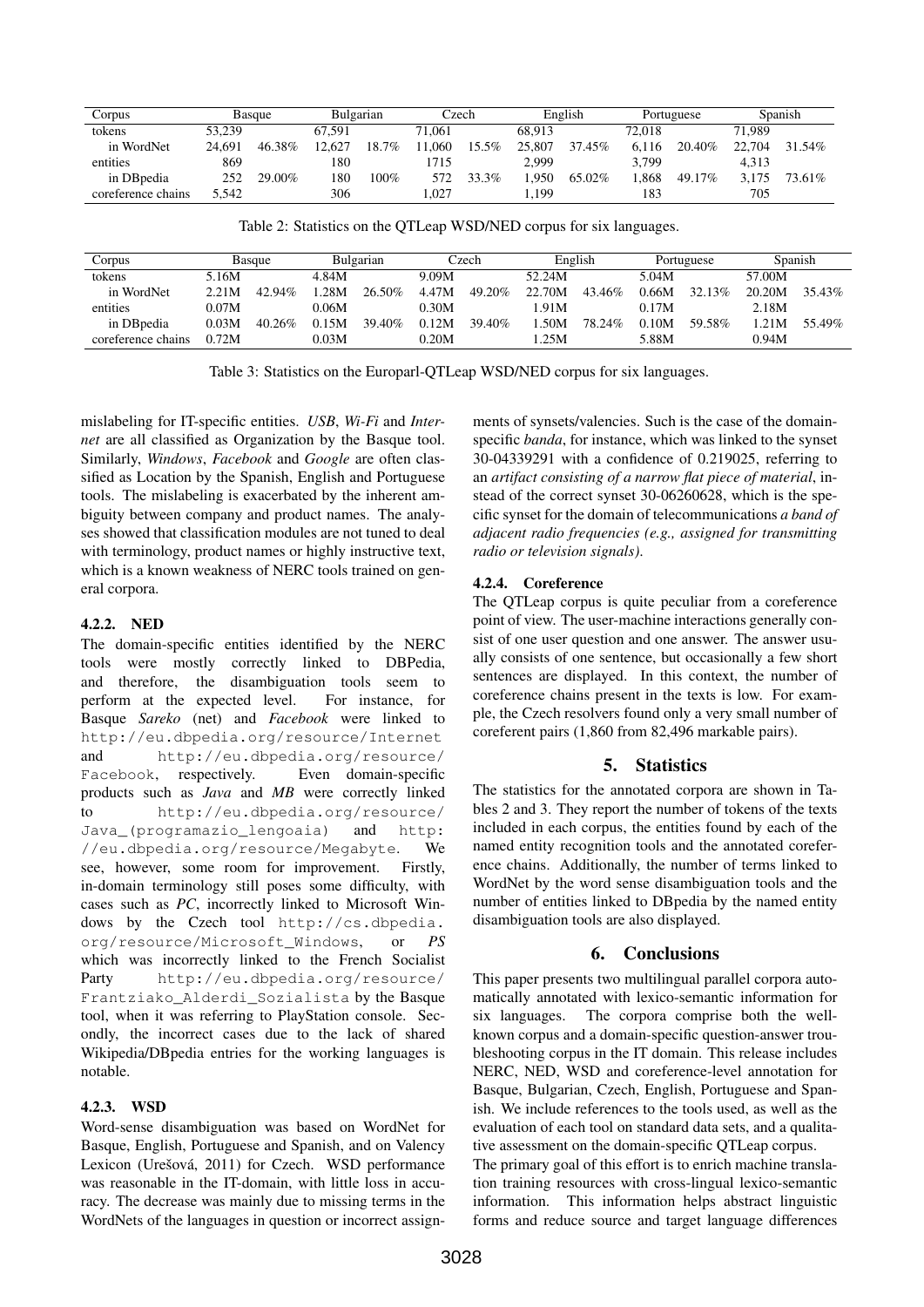during translation, increasing the probabilities of success. Additionally, however, this resource can be useful for crosslingual transfer. This resource is publicly available through Meta-share and CLARIN Lindat.

### Acknowledgments

This work has received support by the EC's FP7 (FP7/2007- 2013) under grant agreement number 610516: "QTLeap: Quality Translation by Deep Language Engineering Approaches". This work has been using language resources distributed by the LINDAT/CLARIN project of the Ministry of Education, Youth and Sports of the Czech Republic (project LM2015071).

#### References

- Agerri, R., Bermudez, J., and Rigau, G. (2014). IXA pipeline: Efficient and Ready to Use Multilingual NLP tools. In *Proceedings of the 9th Language Resources and Evaluation Conference (LREC2014)*, pages 26–31.
- Agirre, E. and Soroa, A. (2009). Personalizing PageRank for Word Sense Disambiguation. In *Proceedings of the 12th Conference of the European Chapter of the Association for Computational Linguistics*, EACL '09, pages 33–41. Association for Computational Linguistics.
- Agirre, E., Barrena, A., and Soroa, A. (2015a). Studying the Wikipedia Hyperlink Graph for Relatedness and Disambiguation.
- Agirre, E., Branco, A., Popel, M., and Simov, K. (2015b). Europarl QTLeap WSD/NED corpus. LIN-DAT/CLARIN digital library at Institute of Formal and Applied Linguistics, Charles University in Prague.
- Barreto, F., Branco, A., Ferreira, E., Mendes, A., Nascimento, M. F. B., Nunes, F., and Silva, J. (2006). Open Resources and Tools for the Shallow Processing of Portuguese: The TagShare Project. In *Proceedings of the 5th International Conference on Language Resources and Evaluation*, LREC '06, pages 1438–1443.
- Bejček, E., Hajičová, E., Hajič, J., Jínová, P., Kettnerová, V., Kolářová, V., Mikulová, M., Mírovský, J., Nedoluzhko, A., Panevová, J., Poláková, L., Ševčíková, M., Štěpánek, J., and Zikánová, Š. (2013). Prague Dependency Treebank 3.0.
- Bojar, O., Žabokrtský, Z., Dušek, O., Galuščáková, P., Majliš, M., Mareček, D., Maršík, J., Novák, M., Popel, M., and Tamchyna, A. (2012). The joy of parallelism with CzEng 1.0. In *Proceedings of LREC 2012*, Istanbul, Turkey. European Language Resources Association.
- Branco, A. and Silva, J. (2006). A Suite of Shallow Processing Tools for Portuguese: LX-Suite. In *Proceedings of the 11th Conference of the European Chapter of the Association for Computational Linguistics: Posters and Demonstrations*, EACL '06, pages 179–182. Association for Computational Linguistics.
- Carreras, X., Màrquez, L., and Padró, L. (2002). Named Entity Extraction Using AdaBoost. In *Proceedings of the 6th Conference on Natural Language Learning - Volume 20*, COLING-02, pages 1–4, Stroudsburg, PA, USA. Association for Computational Linguistics.
- Collins, M. (2002). Discriminative Training Methods for Hidden Markov Models: Theory and Experiments with

Perceptron Algorithms. In *Proceedings of the ACL-02 Conference on Empirical Methods in Natural Language Processing - Volume 10*, EMNLP '02, pages 1–8, Stroudsburg, PA, USA. Association for Computational Linguistics.

- Collovini, S., Carbonel, T. I., Fuchs, J. T., Coelho, J. C., Rino, L., and Vieira, R. (2007). Summ-it: um corpus anotado com informações discursivas visando sumarização automática. In *Proceedings of TIL 2007*.
- Daiber, J., Jakob, M., Hokamp, C., and Mendes, P. N. (2013). Improving Efficiency and Accuracy in Multilingual Entity Extraction. In *Proceedings of the 9th International Conference on Semantic Systems*, I-SEMANTICS '13, pages 121–124. ACM.
- de Souza, J. G. C., Gonalves, P. N., and Vieira, R. (2008). Learning Coreference Resolution for Portuguese Texts. In A. Teixeira, et al., editors, *Computational Processing of the Portuguese Language*, volume 5190 of *Lecture Notes in Computer Science*, pages 153–162. Springer Berlin Heidelberg.
- Dušek, O., Fučíková, E., Hajič, J., Popel, M., Šindlerová, J., and Urešová, Z. (2015). Using Parallel Texts and Lexicons for Verbal Word Sense Disambiguation. In Eva Hajičová et al., editors, Proceedings of the Third Interna*tional Conference on Dependency Linguistics (Depling 2015)*, pages 82–90, Uppsala, Sweden. Uppsala University, Uppsala University.
- Fernandez, I., Alegria, I. n., and Ezeiza, N. (2011). Semantic Relatedness for Named Entity Disambiguation Using a Small Wikipedia. In Ivan Habernal et al., editors, *Text, Speech and Dialogue*, volume 6836 of *Lecture Notes in Computer Science*, pages 276–283. Springer Berlin Heidelberg.
- Ferreira, E., Balsa, J., and Branco, A. (2007). Combining rule-based and statistical methods for named entity recognition in Portuguese. In *In V Workshop em Tecnologia da Informao e da Linguagem Humana*, pages 1615–1624.
- Fokkens, A., Soroa, A., Beloki, Z., Ockeloen, N., Rigau, G., van Hage, W. R., and Vossen, P. (2014). NAF and GAF: Linking linguistic annotations. In *Proceedings 10th Joint ISO-ACL SIGSEM Workshop on Interoperable Semantic Annotation*, page 9.
- Gaudio, R., Branco, A., and Burchardt, A. (2016). QTLeap – A Corpus for Cross-Lingual Information Dialogue. In *Proceedings of the 10th Language Resources and Evaluation Conference (LREC 2016)*.
- Hajič, J., Hajičová, E., Panevová, J., Sgall, P., Bojar, O., Cinková, S., Fučíková, E., Mikulová, M., Pajas, P., Popelka, J., Semecký, J., Šindlerová, J., Štěpánek, J., Toman, J., Urešová, Z., and Žabokrtský, Z. (2012). Announcing Prague Czech-English Dependency Treebank 2.0. In *Proceedings of the 8th International Conference on Language Resources and Evaluation (LREC 2012)*. European Language Resources Association.
- Ide, N. and Romary, L. (2003). Outline of the international standard linguistic annotation framework. In *Proceedings of the ACL 2003 workshop on Linguistic annotation: getting the model right-Volume 19*, pages 1–5. Associa-